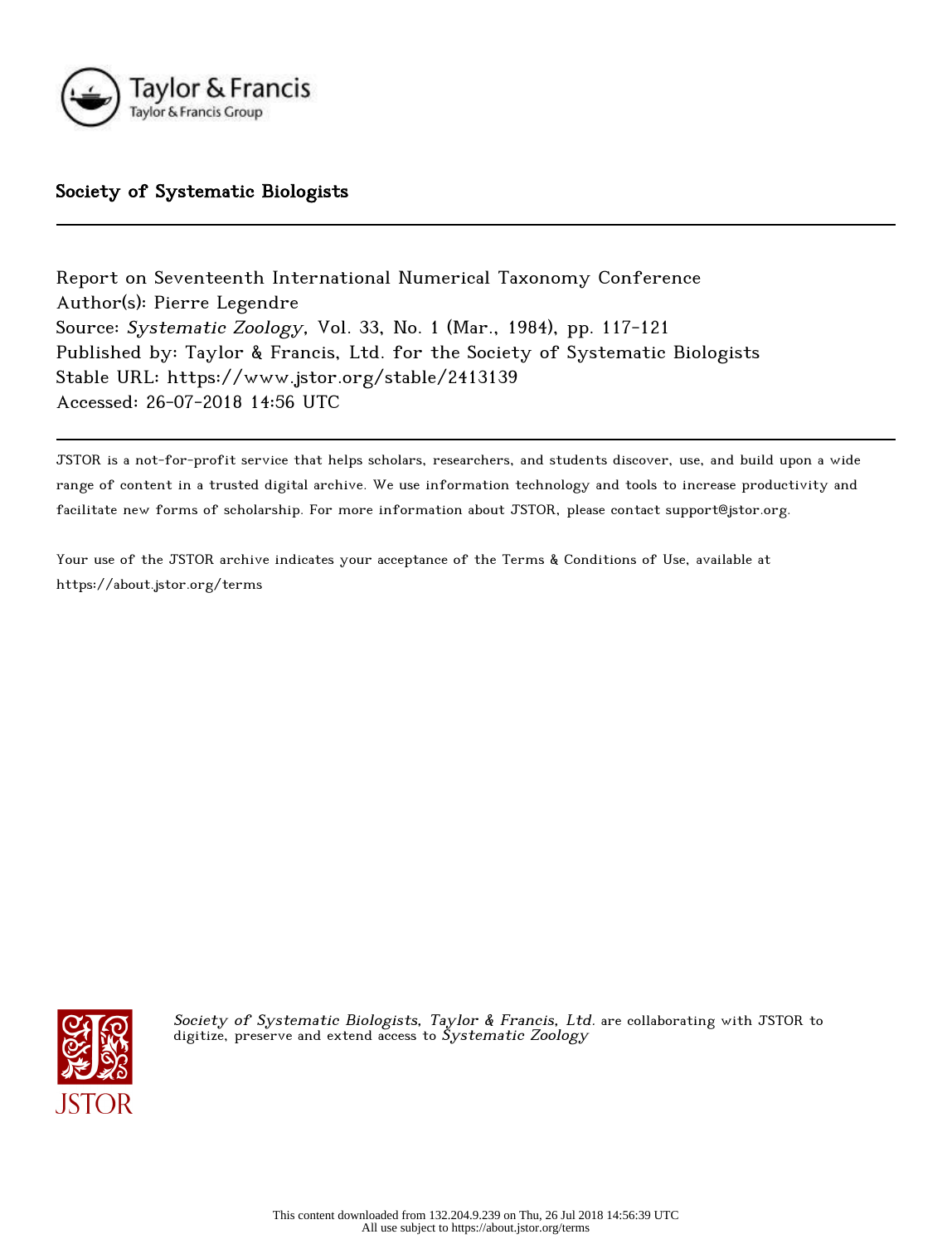## Report on Seventeenth International Numerical Taxonomy Conference

PIERRE LEGENDRE

 Departement de Sciences biologiques, Universite de Montreal, C.P. 6128, Succursale A, Montreal, Quebec H3C 3J7, Canada

 The Seventeenth International Numer ical Taxonomy Conference (NT-17) was held at the University of Ottawa, 7-9 Oc tober 1983. The meeting was organized, in both its material and scientific aspects, by a team composed of John McNeill (Dep. Biol., Univ. Ottawa) and Leonard P. Lefko vitch (Agriculture Canada, Ottawa). Twenty-two papers were presented to 53 registered participants.

 Following the conference format intro duced by Ted Crovello at NT-16 (Univ. Notre Dame), this year's meeting featured two preconference tutorials held on Fri day afternoon, before the customary Fri day night registration period and social gathering. L. P. Lefkovitch used the first tutorial to present a detailed discussion of the new method of conditional clustering, which is primarily aimed at obtaining a partition of objects in a character space (rather than a hierarchy). Given a prede fined dissimilarity matrix, the method eliminates unlikely subgroups from con sideration by using Maxwell's generaliza tion of an ellipse, and retains only those which are possible. Redundant groupings are then eliminated by a logical minimal ization process. Overlapping groups can be fused into musters, which form a parti tion. To choose among possible optimal solutions, the maximum entropy principle is first used, which depends only on group membership and their overlap, and then a maximum joint probability solution is employed to obtain a set covering or par tition.

 In the second tutorial, W. H. E. Day (Me morial Univ. Newfoundland, St. John's) gave a presentation on the relevance of computational complexity to classification research. He surveyed important concepts  in the evaluation of the complexity of problems and algorithms, such as intract ability, NP-completeness, and approx imation strategies. These concepts were illustrated by examples drawn from classi fication problems. Numerous participants showed up at both of these tutorials, but the two groups were mostly composed of different people (Jaccard similarity be tween attendances at these two events: 0.1). Tutorials seem to be an appropriate format for considering problems that can not be presented in sufficient depth in regular 30-min talks; participants warmly expressed their satisfaction to the respec tive speakers.

 The meeting speakers can be divided into people with methods and people with da ta; further branching of the first group divides the papers presented into general purpose methods and methods for phylogenet ic reconstruction. The meeting was orga nized roughly along these lines, although sessions bore other titles: most of the gen eral-purpose methods were presented during sessions I and II, entitled "Cluster ing Algorithms" and "Consensus Meth ods" (chaired by L. P. Lefkovitch and W. R. Atchley, respectively). Sessions III and IV, both entitled "Cladistics" and chaired by B. R. Baum and J. Felsenstein consid ered methods connected with the recon struction and evaluation of phylogenetic trees, without reference to Hennigian principles, so that these session titles were somewhat misleading. Finally, most of the speakers in sessions V to VIII (entitled "Applications"; chaired by H. Howden, W. W. Moss and J. McNeill) used methods to analyze problems of various flavors. These were intermingled with a few methodo logical presentations, which will be re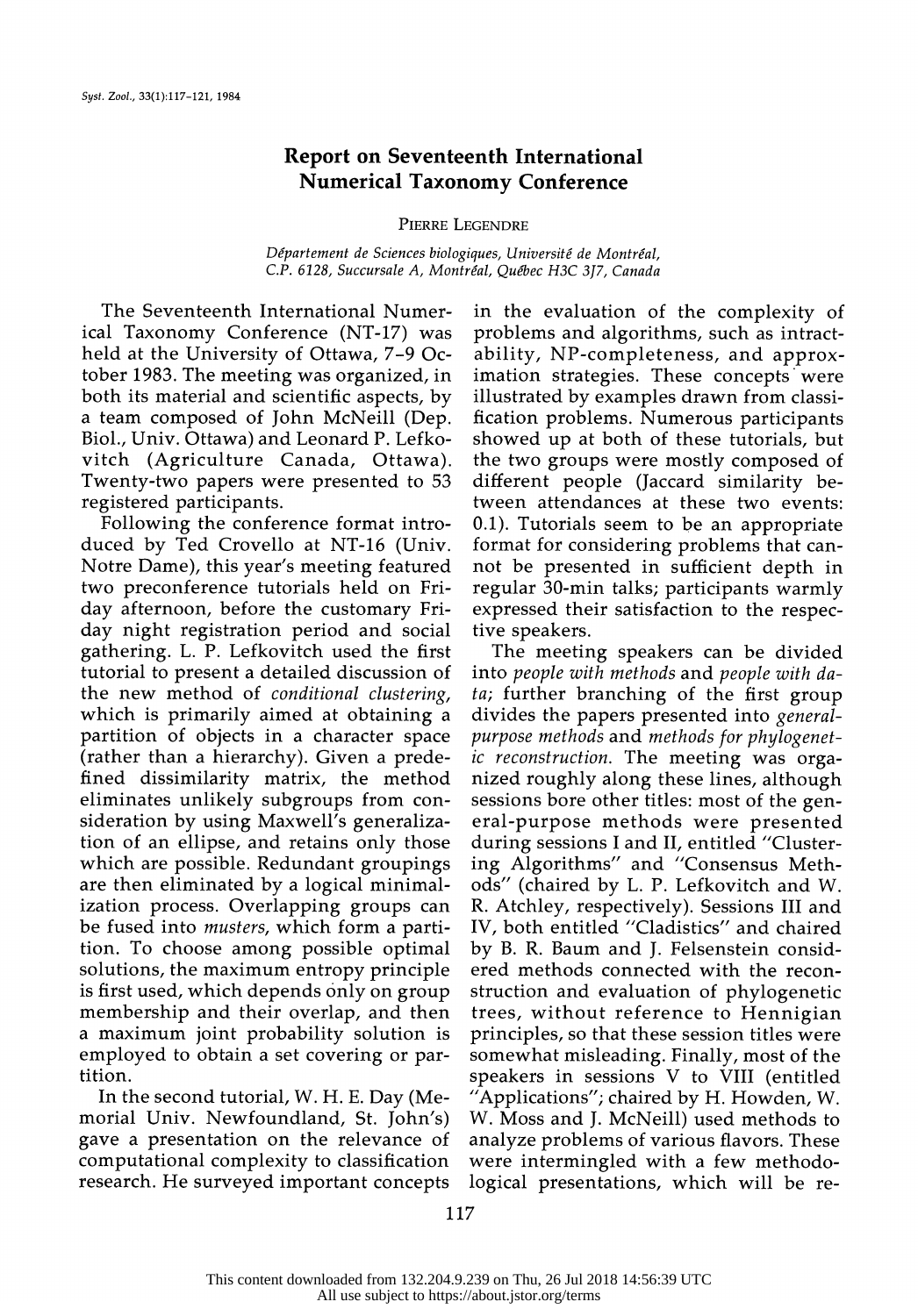ported together with the papers of groups 1 or 2.

1. General-purpose methods.-Diversity was high among this group of papers, thus showing the vitality of present research on numerical data analysis methodologies. W. H. E. Day looked for efficient agglom erative hierarchical clustering algorithms. He described algorithms requiring  $O(n^2)$ time to cluster  $n$  objects for all reducible combinatorial clustering methods and for many combinatorial methods that permit reversals.

 R. Hansell (Univ. Toronto) showed how most SAHN clustering algorithms are re lated to underlying measures of predictiv ity. He pointed out that data analysts should ask themselves what questions (predictions) they want their classification to answer, since different questions cor respond to different information and pre diction measures.

 F. J. Rohlf, S. Ferson and R. K. Koehn (SUNY, Stony Brook) discussed a way for summarizing shapes into a small number of descriptors which could then be used for morphometric analysis. Using samples from two electrophoretically distinguish able morphs of the blue mussel (Mytilus edulis) they: digitized TV images of each shell; automatically extracted the contour outlines; and computed both moment in variant and elliptic Fourier coefficients from these outlines. The coefficients were then used as characters to describe shell shape in discriminant analyses that were able to distinguish the two morphs.

 Regionalization analysis is performed by a class of clustering and ordination meth ods that use both the information related to the variate or multivariate of interest in a given study, and the geographic infor mation about the spatial relationships of the observation points. D. Wartenberg (SUNY, Stony Brook) first reviewed the four major types of methods: (1) a posteriori geographic testing of clustering solutions obtained without reference to geography; (2) clustering or ordination obtained with a spatial contiguity constraint; (3) geo graphic scaling of nongeographic vari ables; and (4) probabilistic ordering or

 clustering. Then he presented his own method of canonical trend surface analy sis, which pertains to class 3, and illus trated its use with allele frequency data of human HLA blood types in Europe. C. H. Smith (Univ. Illinois, Urbana), on the oth er hand, used nonconstrained clustering and ordination methods to produce a clas sification of world mammalian faunal re gions in which component regions were explicitly equivalent in rank. He then showed how the latter quality could be used to represent interregional relation ships; papers explaining these methods in detail are now in press (Smith, 1983a, b, 1984).

 Three papers dealt with consensus, de scribing new consensus measures or com paring existing methods. L. P. Lefkovitch first established that resolution and con sistency were desirable properties for a consensus method. Then he showed how to obtain a consensus tree with these char acteristics, using properties of well-known ordination methods: (1) for each dendro gram, obtain a set of principal coordinates equivalent to it; (2) fuse these into a con sensus set of coordinates using general ized Procustes analysis; (3) reversing step 1, determine the dendrogram equivalent to this set of coordinates. R. Stinebrickner (Berea College, Berea, Kentucky) dis cussed an approach for extending previ ously described intersection consensus methods for n-trees to consensus methods for dendrograms representing numerical ly stratified hierarchic nested classifica tions. He also described an algorithm for computing the consensus *n*-trees which result from Neumann's generalized inter section methods. This algorithm involves operations on the matrices of cophenetic values representing the original  $n$ -trees rather than intersections of subsets from the original *n*-trees. K. Shao (SUNY, Stony Brook) used Monte Carlo simulations to produce tables for testing the significance of 14 types of consensus indices. Input data were randomly-generated bifurcating or multifurcating trees. These tables can be used to test whether a consensus tree ob tained from real data differs significantly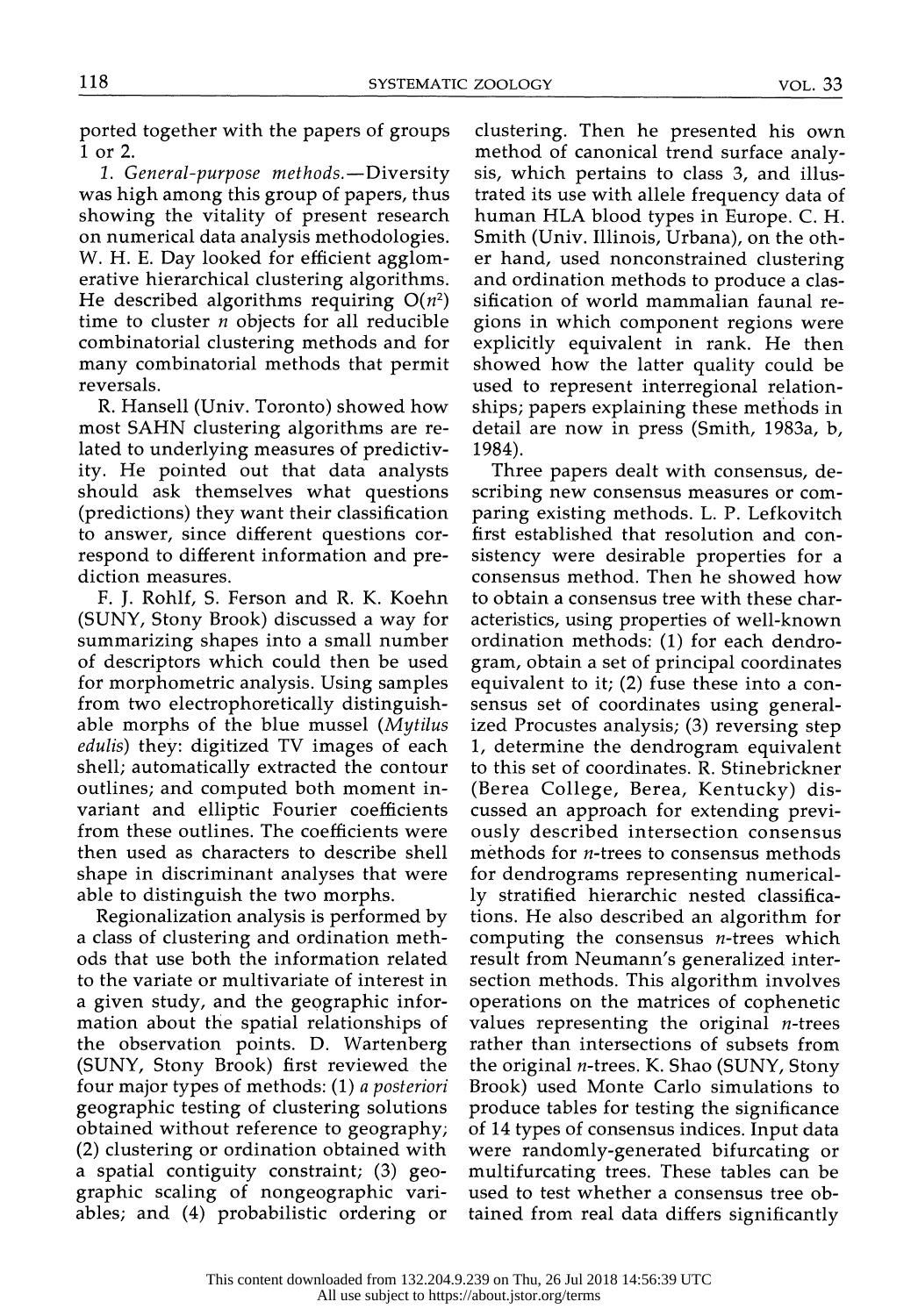from a randomly generated one. Shao also studied the influence of number of OTUs, characters, character states, similarity mea sures, clustering methods, and consensus tree methods. He found that (1) they all affect the consensus index distributions, and (2) certain consensus indices perform better with particular clustering methods. This leads to an important warning against the usefulness of consensus indices when comparing results obtained from different taxonomic methods.

 2. Methods for phylogenetic reconstruc tion.—All the papers under this heading dealt with some aspect of phylogenetic re construction, and presented data in sup port of the new methodologies. J. Felsen stein (Univ. Washington, Seattle) described a solution to the problem of placing con fidence limits on the topologies of phylog enies, without assuming arbitrary branch lengths. Assuming instead that the branch lengths are controlled by an evolutionary clock, he showed how to compute confi dence intervals for rooted three-species tree topologies, using a test for the differ ence between two trees of the same three species, measured in numbers of steps. Two different statistics were proposed, leading to essentially similar results.

 Three papers discussed the analysis of reticulate evolution patterns, which can be represented by single-rooted acyclic di rected graphs and not by trees. Lefkovitch proposed that these graphs be called retic ulograms. P. G. Smith (Univ. Western On tario, London) showed that the presence of hybrids can lead to serious errors in phylogenetic reconstructions. On the oth er hand, the identification of hybrids may be achieved in the course of the phylo genetic analysis, especially through char acter compatibility analysis, since hybrid individuals are expected to generate in compatibilities between characters which might otherwise be perfectly compatible. He also discussed methods of differentiat ing hybridization from other sources of character incompatibility, such as homo plasy, or coding and polarization mis takes. D. Sankoff and V. Ferretti (Univ. Montréal) discussed the problem of enu merating reticulations in a phylogenetic reconstruction. To achieve this, they di vided the problem into two separate struc tures: the phylogenetic history without character reconstruction (Schröder projec tion) on the one hand, and the character state network (precedence network) on the other. W. M. Fitch and W. R. Atchley (Univ. Wisconsin, Madison) analyzed re ticulate evolution among 10 inbred strains of mice, using electrophoretic differences for 61 protein loci. The authors presented a phenetic method for detecting and re constructing reticulate phylogenies, and tested it with their mice data, for which the true reticulogram is known. The hy brid was only detected once in several combinations involving it and its parental lineage. The authors tested the UPGMA, Fitch and Margoliash (F-M), parsimony, and four-point methods against their data. Only F-M and four-point gave the correct phylogeny (apart from hybridization), but the others were not markedly different.

 Three other papers, all from Stony Brook, also dealt with the comparison of methods for reconstructing phylogenies. K. L. Fiala and R. R. Sokal used computer simulation to evaluate factors affecting the accuracy of phylogenetic reconstruction. Trees were simulated with various types and amounts of evolutionary events. The model also produced a data matrix of the character states of the recent species for each tree. The Wagner, compatibility, and UPGMA methods (used to reconstruct phylogenetic history) were about equally accurate as estimates of the true phyloge ny; no method was especially good. The single largest determinant of accuracy of cladogram estimation appears to be "stem miness," a measure of the topology of the tree that looks promising as a general method for comparing trees. G. Hart, on the other hand, tested the stability of the same three methods under addition of new species, using a real data set (Leptopodo morpha). Stability was measured by strict consensus. All three methods proved about equally stable for this data set, contrary to the findings of Schuh and Farris (1981). Finally, R. R. Sokal, K. L. Fiala and G. Hart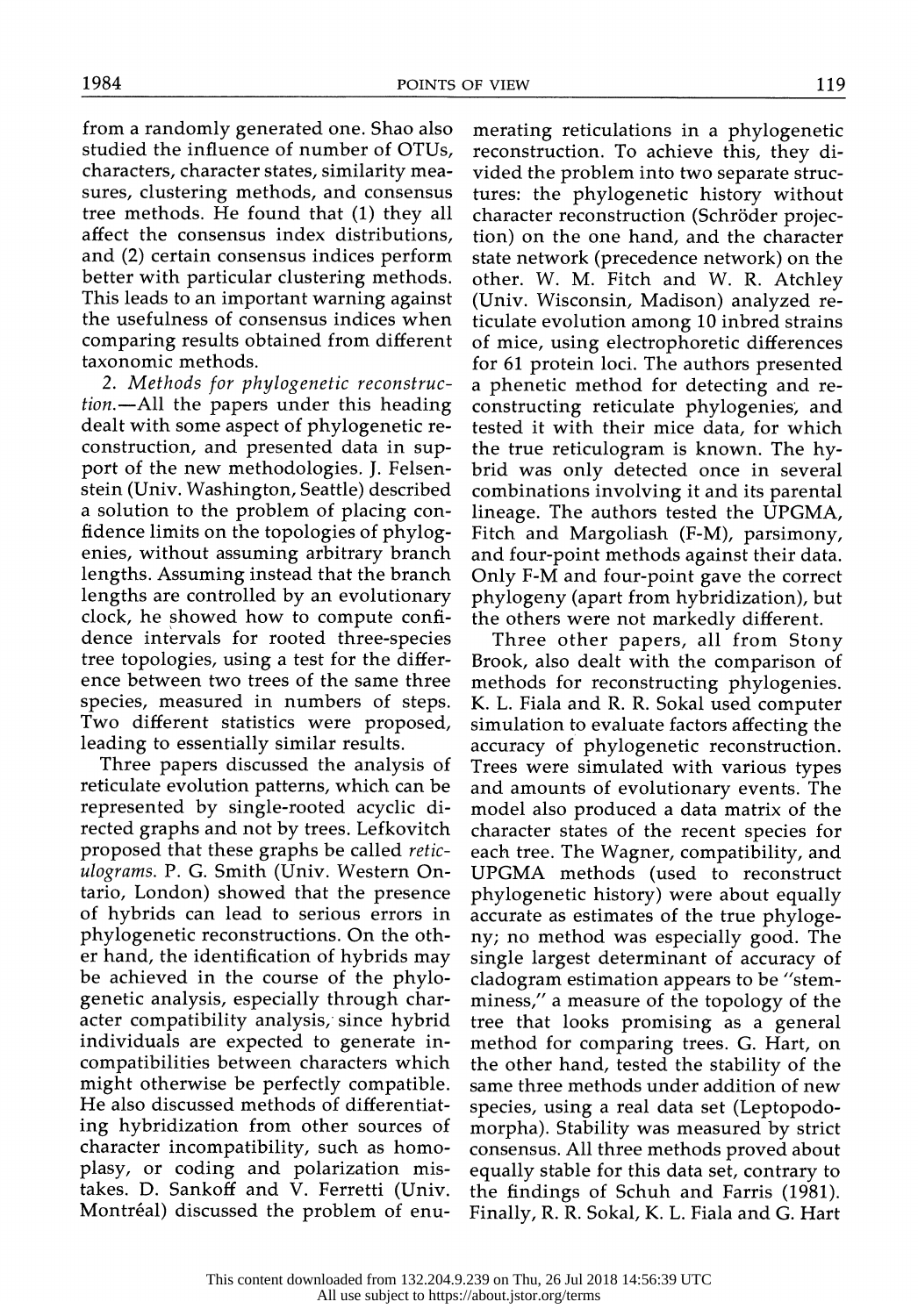tested once again the same methods of phylogenetic reconstruction using the Caminalcules data set (Sokal, 1983), whose true phylogeny is known. Methods were compared (1) by the criterion of stability under addition of new species, as de scribed above, and also (2) with reference to the true phylogeny. The cladistic meth ods did better than UPGMA at recon structing the true cladogram, regardless of number of OTUs employed. However, when samples are compared with their standards based on the entire tree, estab lished for each reconstruction method (which would be the typical situation in real studies), stability seems to be a func tion of OTU sample size. For low OTU numbers, it is higher for the cladistic clas sifications, but for high OTU numbers it is higher for the phenetic classifications. Further work was reported showing the relative advantage of phenetic methods when the ratio of number of characters to number of OTUs is low and, conversely, the advantage of cladistic methods when the ratio is high. This series of three pa pers leads to the conclusion that none of the tree-reconstruction methods investi gated by these workers is definitely better at reconstructing phylogenies. The com bined use of several methods, as is com mon among practitioners, still seems ad visable.

 D. Sankoff, A. Alary and D. Roby (Univ. Montréal) proposed a dynamic program ming method for identifying alleles in iso zyme separation gels. The comparison of populations using electrophoretically sep arated isozymes is best carried out if it is known which bands (alleles) belong to which loci. In the case of a monomeric en zyme, an individual may show one band (homozygous) or two (heterozygous). The dynamic programming method proposed is based in the tendency of competing al leles to have only slightly different mo bilities and, hence, to be represented by bands that are adjacent on the electropho retic record. Discussants indicated that the problem whose solution was presented here is general in isozyme data research.

3. Using methods to analyze data.—Application papers covered topics in biogeog raphy, flora data base management, micro bial taxonomy, and morphometrics. D. E. McAllister and F. W. Schueler (Natl. Mus. Nat. Sci., Ottawa) analyzed the distribu tion data from Lee's (1980) Atlas of North American Freshwater Fishes. They localized major centers of endemism and found them to be located mostly outside areas glaciated during the Wisconsin ice age, such as the Tennessee and Cumberland basins, the Ozarks and Ouchitas rivers, and the Rio Grande. On the other hand, syn thetic climatic variables obtained by PCA were related to species diversity (number of species) distribution; aridity had the highest correlation with fish diversity. Neither dispersionalist nor Hennigian theories of biogeography survived unre futed.

N. P. Moreno, A. Gómez-Pompa, L. Gid dings, R. Allkin and L. Gama (Instituto Nacional de Investigaciones sobre Recur sos Bioticos, Veracruz) reported on the da ta base management in the Flora of Vera cruz project, initiated some 15 years ago (Gomez-Pompa et al., 1984). Their system, which many a museum could envy, in cludes: a curatorial data base (over 70,000 entries); a floristic list of all species with synonymies; accessory data bases to local ities and authors' names; a data base for taxonomic terms and definitions in six languages, including Latin; as well as oth er accessory systems that complement the published version of the Flora. These in clude a descriptive data base for the an giosperm families in Veracruz and other experimental systems for automatic iden tification and description. These methods are or will be applied to floras of other parts of Mexico.

 The University of Maryland (College Park) contributed three papers on micro bial taxonomy. M. T. MacDonell and R. R. Colwell discussed the role of ribosomal RNA base sequence comparisons in bac terial systematics. Using this technique, they estimated the relationship of Vibrio cholerae to various other bacteria of the same and other genera, by clustering the difference matrix. R. R. Colwell and M. T. MacDonell presented a retrospective of how numerical taxonomy has influenced